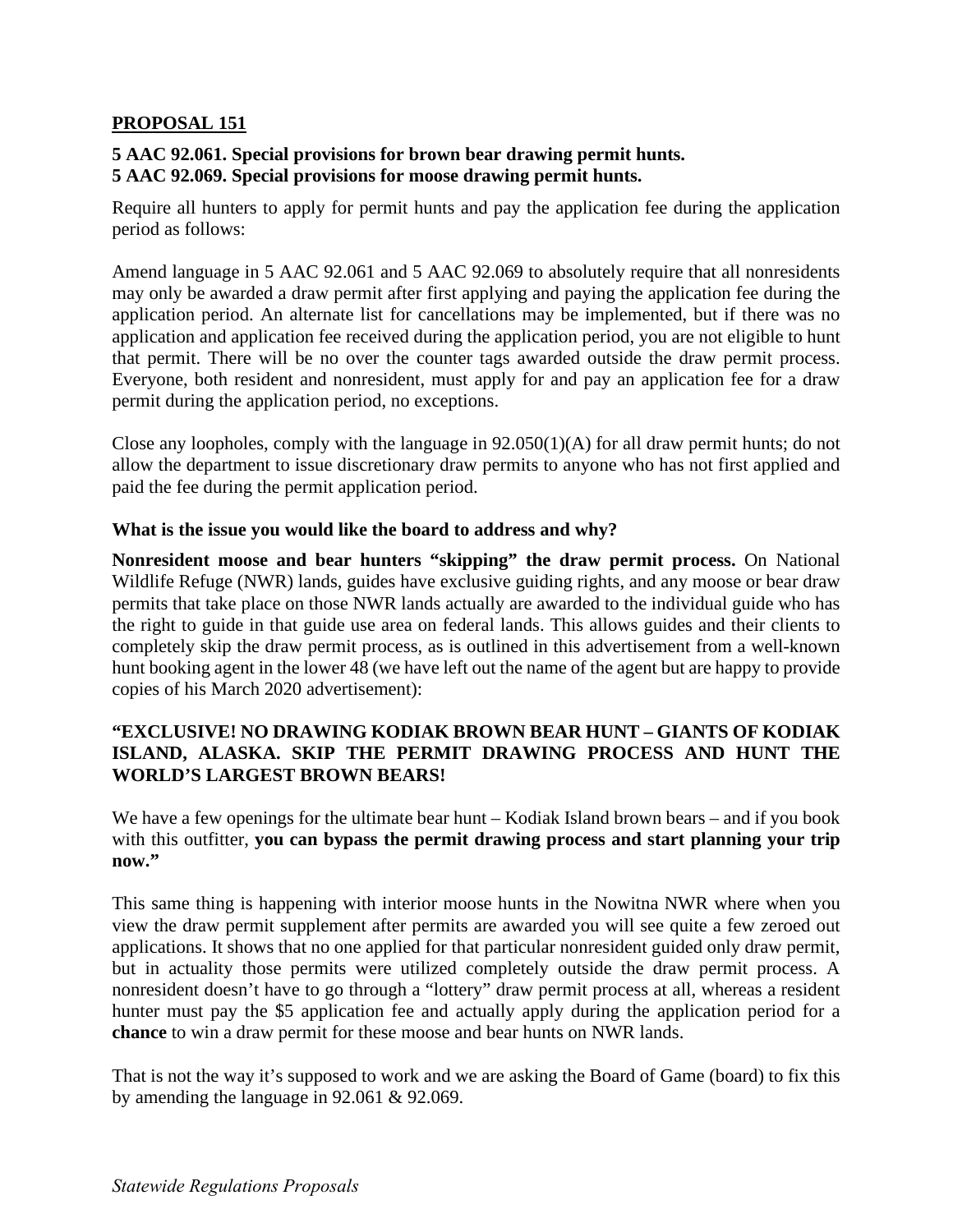An example**: Looking at the draw permit supplement for the 2019 - 2020 draw permit period there were ZERO applications for the seven available DM 811 nonresident must-be-guided moose draw permits for the upper Nowitna drainage within the Nowitna National Wildlife Refuge.** Meanwhile, 28 nonresidents applied for the three DM 809 permits for unguided nonresidents, and 65 Alaskans applied for the 10 DM 810 permits offered to residents. The chances of drawing the DM 809 nonresident unguided permit was around ten percent while the chances of a drawing the DM 810 resident permit was around 15 percent.

**Records show, however, that all seven of the DM 811 nonresident must-be-guided draw permits were utilized in 2020, outside the draw permit process.1** The chance of drawing the DM 811 nonresident must-be-guided permit was 100 percent! Because there was no "chance" or "lottery" involved. Just a phone call to the guide with exclusive refuge guiding rights, a signed guide-client agreement and you get an over the counter tag completely outside the draw permit process.

This alone does not comply with 5AAC 92.069, which reads:

### **5 AAC 92.069. Special provisions for moose drawing permit hunts**

"(a) In a moose drawing permit hunt specified in this section, a nonresident may apply for and obtain a permit only as follows:

(1) the department may issue a drawing permit under this section only to a successful nonresident applicant who meets the requirements of this section;

 guide use area registration on file with the Department of Commerce, Community, and Economic (2) the department shall enter, in a guided nonresident drawing, each complete application from a nonresident who will be accompanied by a guide; until June 30, 2015, the department may enter an application for the applicable hunt only to a nonresident applicant who presents proof at the time of application that the applicant will be accompanied by a guide, and that the guide has a Development in accordance with AS 08.54.750 and 12 AAC 75.230, for the applicable guide use area during the season the drawing permit is valid;

(3) the department shall enter in a non-guided nonresident drawing all other complete applications from nonresidents.

(b) The department shall issue permits as follows:

(3) in Unit 21(B), that portion within the Nowitna River drainage upstream from the Little Mud River drainage and within the corridor extending two miles on either side of and including the Nowitna River, the drawing permit hunt is allocated 50 percent to residents and 50 percent to nonresidents; the department shall issue a maximum of 75 percent of the available nonresident drawing permits to guided nonresidents, and a minimum of 25 percent of the available nonresident drawing permits to non-guided nonresidents; if the number of nonresidents applying for permits for either nonresident hunt is insufficient to award the required percentage, the department may award the remaining available nonresident drawing permits to the other nonresident hunt;"

Nothing within the language of 5AAC 92.069 would seem to allow for a nonresident to skip the draw permit process. Neither do we see anything in language about "undersubscribed" permits other than where it states: *"if the number of nonresidents applying for permits for either nonresident hunt is insufficient to award the required percentage, the department may award the remaining available nonresident drawing permits to the other resident hunt."*